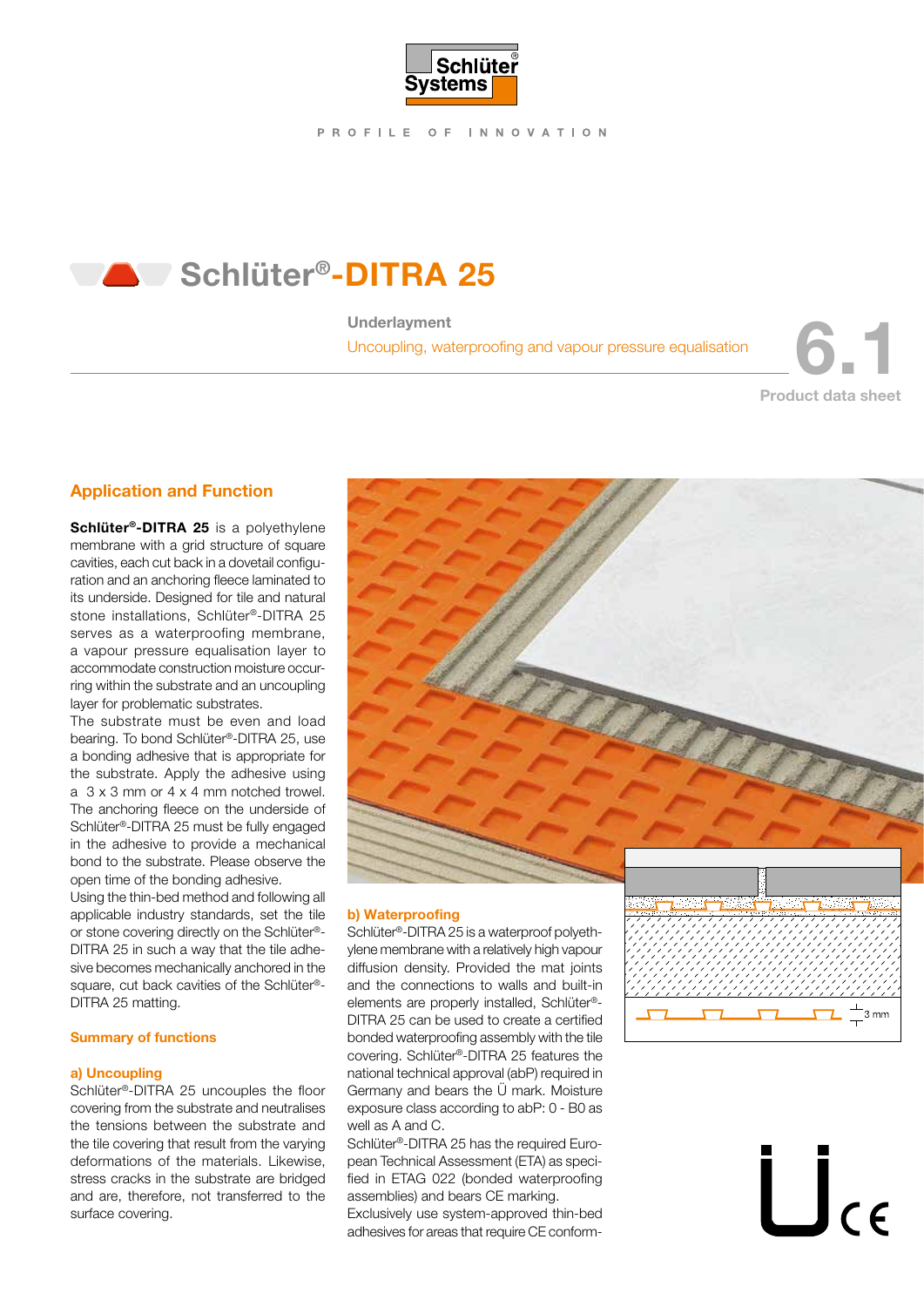

a

moisture sensitive substrates **Waterproofing protects** 







ity or compliance with the general certificate of national technical approval (abP). Please contact us at the address shown in this data sheet for further information about suitable thin-bed adhesives and the corresponding test certificates.

Therefore, Schlüter®-DITRA 25 protects the substrate against damage due to moisture penetration and aggressive substances.

#### c) Equalisation of vapour pressure

The interconnected air channels between the cavities on the underside of the Schlüter®- DITRA 25 matting remain open. This allows moisture in the substrate to evaporate, therefore neutralising vapour pressure.

#### d) Load distribution (load impact)

Tiles that are installed in floor coverings with Schlüter®-DITRA 25 should have a minimum size of 5 x 5 cm and be at least 5.5 mm thick. The bottom of the square cavities in Schlüter®-DITRA 25, which are filled with thin-bed adhesive, directly transfer the load impact on the tile covering to the substrate. As a consequence, tile coverings installed on top of Schlüter®-DITRA 25 are highly load resistant. If high traffic loads are expected (e.g. in industrial locations), the tiles selected for the installation must be of the corresponding thickness and pressure stability. The requirements of the mandatory guideline "Ceramic Floor Coverings With High Impact Resistance," published by the German Construction Industry Association (ZDB) must be followed.

In areas with high impact loads, the tiles must be fully embedded in the thin-bed adhesive. The contact surface of Schlüter®- DITRA 25 amounts to approximately 50% of the total surface. This can reduce the load bearing capacity in case of point loads. For high point loads, select a tile thickness that is capable of distributing the loads. Ceramic tile coverings should not be exposed to the direct impact of hard objects.

#### e) Adhesive properties

Due to the bonding of the anchoring fleece into the thin-bed adhesive on the underside and the mechanical anchoring of the adhesive in the cut back cavities, Schlüter®- DITRA 25 achieves a good adhesion of the tile covering to the substrate (laboratory test values:  $\sim 0.2$ N/mm<sup>2</sup>). Consequently, Schlüter®-DITRA 25 can be used for wall and floor coverings. Anchor plugs may be used with wall coverings if necessary.

### **Material**

Schlüter®-DITRA 25 is a polyethylene sheet with a grid structure of square cavities, each cut back in a dovetail configuration. An anchoring fleece is laminated to the underside. The rib height is approximately 3 mm. Polyethylene is not permanently UV stable. Prolonged exposure to intensive sunlight should be avoided when storing the material.

#### Material properties and areas of application

Schlüter®-DITRA 25 is flexible, bridges cracks and will not rot. In addition, it is highly resistant to watery solutions, salts, acids and alkalis, as well as many organic solvents, alcohols and oils.

Its resistance to specific stresses must be examined separately on the basis of the expected concentration, temperature and exposure time. The vapour diffusion density is relatively high. The material is physiologically safe.

Schlüter®-DITRA 25 is used with a great variety of applications. Its suitability for specific chemical or mechanical conditions must be evaluated for each individual case. The instructions below provide some general guidelines.

Coverings constructed with Schlüter®- DITRA 25 may have a certain hollow sound when they are walked upon with hard shoes or tapped with a hard object.

### **Note**

The thin-bed adhesive and the covering materials selected for use with Schlüter®- DITRA 25 must be suitable for the corresponding application and must meet the requirements of the site. Materials used in exterior applications must be waterproof as well as resistant to frost and weather.

Schlüter®-DITRA 25 should be used primarily as a waterproofing layer when installing cover materials that are sensitive to moisture (e.g. natural stone or synthetic resin panels) or if moisture is expected to build up on the underside (e.g. in the case of green screed). When Schlüter®-DITRA 25 is installed in exterior applications, special protective measures may be required; e.g. shielding the installation from direct sunlight. The use of rapid setting thin-bed adhesives may be an advantage for certain projects.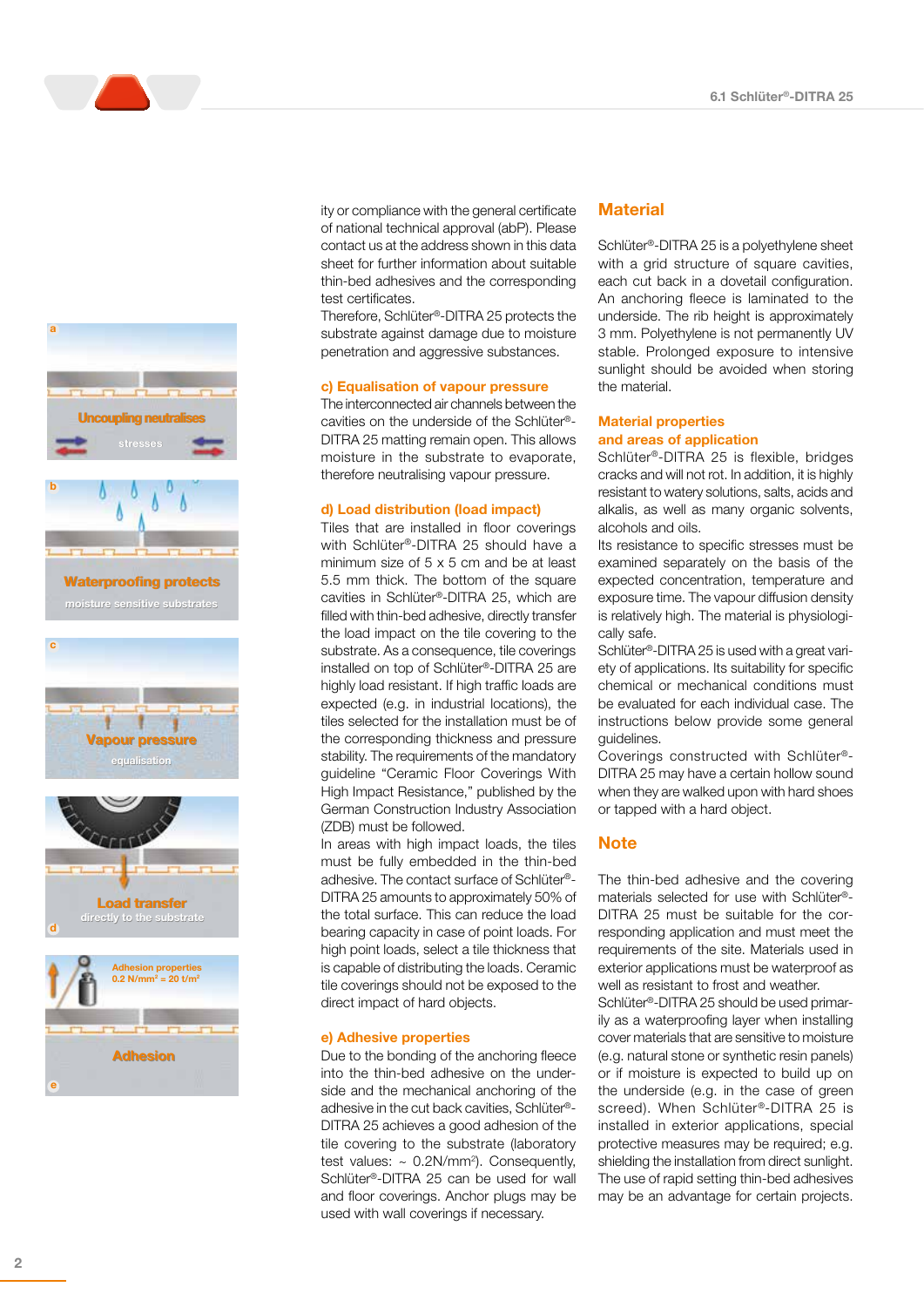Schlüter ®-DITRA 25 should be covered with protective running boards if the transport of material makes it necessary to walk over the matting.

#### Movement joints

Schlüter ®-DITRA 25 must be separated at existing movement joints. If Schlüter ® - DITRA 25 is used as a waterproofing layer, the joints between the sheets must be covered with Schlüter ®-KERDI-FLEX band. Movement joints must be continued in the tile covering, as specified by the applica ble industry standards. In all other cases, large area floor assemblies installed over Schlüter ®-DITRA 25 must be subdivided into smaller fields with the help of movement joints. The distance between such control joints in exterior applications (balconies and terraces) should not exceed three metres. Depending on the construction of the sub strate, field sizes may need to be smaller. Please refer to our Schlüter ®-DILEX profile range. Install the corresponding profiles such as Schlüter®-DILEX-BT or Schlüter®-DILEX-KSBT over expansion joints in accordance with the expected movements. It must be assured that no tension can build at the edge of coverings, e.g. at upright construction elements or floor to wall tran sitions. The edge profiles and connective joints have to meet the requirements of the corresponding construction standards and must be suitable to prevent the build up of tensions. Please refer to our Schlüter ® - DILEX profile range.

### Substrates for Schlüter<sup>®</sup>-DITRA 25

Substrates on which Schlüter ®-DITRA 25 is to be installed must always be checked for their suitability to make sure they are level, load-bearing, clean and compatible with the materials to be used. Remove all surface components that may weaken the bond. Any unevenness or height and slope differ ences in the substrate must be levelled prior to the application of Schlüter ®-DITRA 25.

#### **Concrete**

Concrete is subject to lengthy deformation processes due to shrinkage. Concrete and pre-stressed concrete may build up tension because of deflection.

Thanks to the installation of Schlüter®-DITRA 25, the tensions occurring (in the floor and wall area) between the concrete and the tile covering are absorbed.

#### Mortar screeds

With Schlüter ®-DITRA 25, tiles can be installed on green cementitious screeds as soon as they are ready to bear weight. According to the applicable standards, mortar screeds must cure a minimum of 28 days prior to the installation of tile and their residual moisture content must be below 2% (percentage by volume). In par ticular, floating screeds and heated screeds tend to change shape or develop cracks after installation, e.g. due to load stresses or temperature changes.

Schlüter ®-DITRA 25 absorbs inherent stresses between the concrete and tile covering so that the tile can be installed as soon as the concrete is hard enough to be walked upon, (depth of screed does need to be considered and additional drying time should be allowed in some instances, please contact us for advice).

Cracks and curling forming in the screed over time will be neutralised by DITRA 25 and will not be transferred to the tile cover ing.

#### Gypsum based screeds

According to the applicable standards, the residual moisture of gypsum based screeds should not exceed 0.5% (percentage by volume) prior to the installation of tiles. With the application of Schlüter ®-DITRA 25, tile coverings can be installed as soon as the residual moisture is below 2.0% (per centage by volume).

If required, the screed surface may need to be pre treated (sanding, priming) in accord ance with the applicable industry standards and manufacturers' recommendations.

Schlüter ®-DITRA 25 can be applied using thin-bed tile adhesives that are suitable for the substrate. Schlüter ®-DITRA 25 protects the screed against moisture penetration from the surface. Gypsum based screeds are sensitive to moisture and must be pro tected from additional moisture penetration, especially on the underside.

#### Radiant heated screeds

Schlüter ®-DITRA 25 may be used over heated screeds as described in the sec tions on mortar screeds and gypsum based screeds. With Schlüter ®-DITRA 25, tiles can be heated seven days after installation. Starting at 77 ºF (25 ºC), the radiant heated floor temperature can be raised gradually by  $+9$  °F ( $+5$  °C) per day, to a maximum of

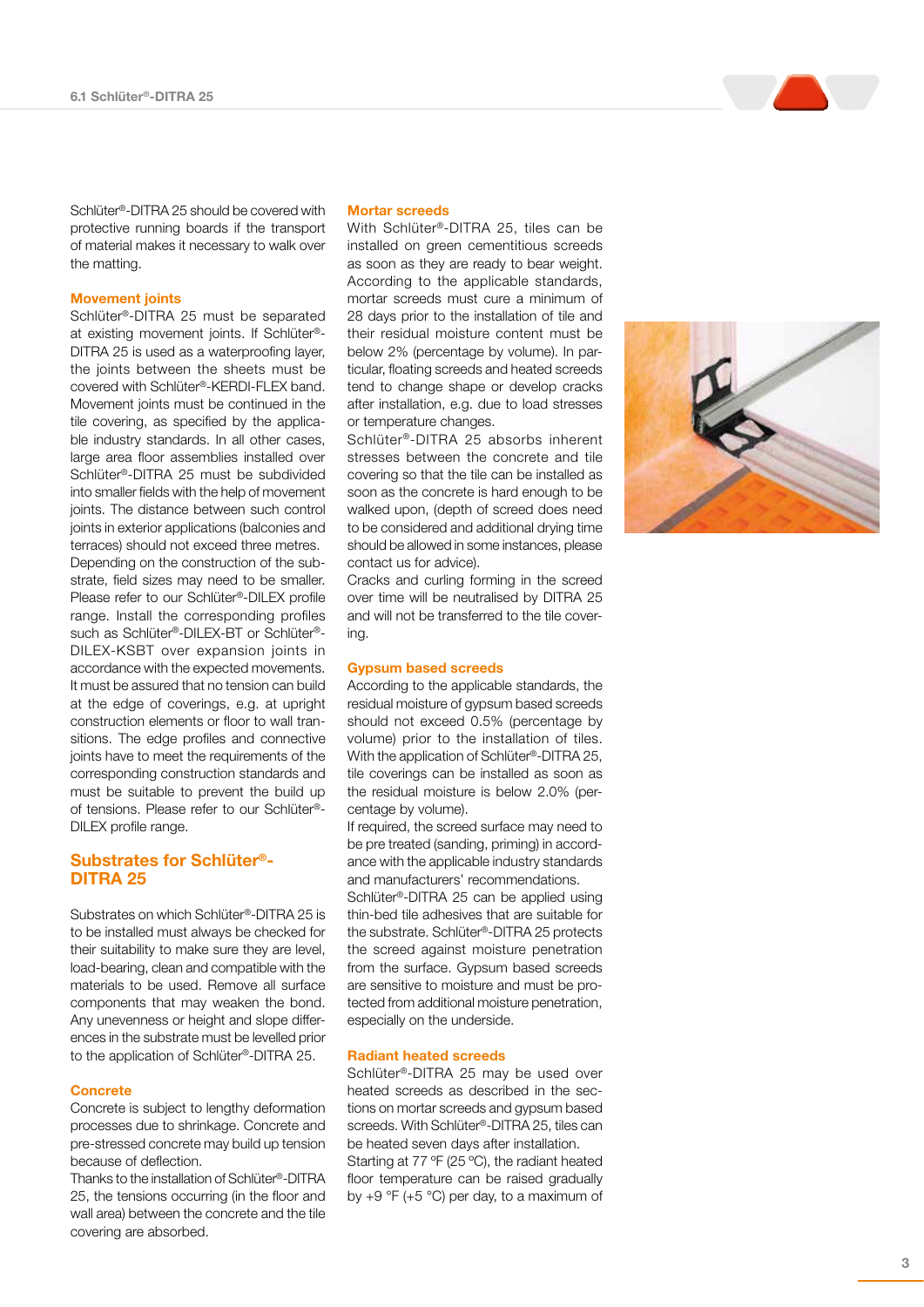



104 ºF (40 ºC). The air channels of Schlüter® - DITRA 25 allow for a quick and even distri bution of heat below the tile covering. Note:

For radiant heated floors, we recommend our system Schlüter ®-BEKOTEC-THERM, the ceramic thermal comfort floor.

Schlüter ®-DITRA 25 is also recommended for uncoupling of radiant heated floors consisting of thin electric heating mats. Schlüter ®-DITRA 25 may be installed either above or below the heating mat. However, the uncoupling function is more effective if Schlüter ®-DITRA 25 is installed above the heating mat.

Schlüter ®-DITRA-HEAT is a special uncou pling membrane that was developed for attachment of the matching system heat ing cables of electrical floor/wall heating systems. Further information can be found in product data sheet 6.4.

#### Dry screed elements

Following the professional installation of the dry screed material according to manufac turer instructions, the maximum tile size can be freely chosen with the use of Schlüter<sup>®</sup>-DITRA 25.

#### Masonry / mixed substrates

Masonry consisting of brick, stone, lime stone, cement block, lightweight concrete, or similar is generally a suitable substrate for Schlüter ®-DITRA 25. Uneven areas must be levelled in advance. Particularly in refurbishments or extensions, different materials (mixed masonry) may be encoun tered. At the transitions, movement can cause cracks. With Schlüter ®-DITRA 25, stresses and cracks do not transfer to the tile covering.

#### Stucco / plaster

Plaster substrates should be examined in accordance with the applicable building codes to ensure they are dry. The surface may need to be pre-treated with a primer. Schlüter ®-DITRA 25 can be applied using thin-bed tile adhesives that are suitable for the substrate.

#### Balconies / terraces

As an uncoupling membrane, Schlüter<sup>®</sup>-DITRA 25 neutralises the stresses between the substrate and the tile covering that are caused by the frequent and extensive tem perature changes occurring on balconies. Moreover, Schlüter ®-DITRA 25 can serve as the sole waterproofing membrane in tile assemblies for cantilevered balconies and terraces that are built directly on the ground (note instructions for waterproofing). The substrate (concrete, screed) must be suf ficiently sloped.

For refurbishments, the existing surface assembly can generally remain, provided it is sufficiently sloped and load bearing. Prior to the application of Schlüter ®-DITRA 25 over existing and cracked tile floors, the loose tiles must be removed and the remaining cavities filled using an appropriate adhesive. The preparations also include ensuring a proper slope in the substrate.

We recommend Schlüter ®-DITRA-DRAIN (see product data sheet 6.2) for coverings with side lengths exceeding 30 x 30 cm.

#### Rooftop terraces

In the case of roof terraces over residential/ commercial or other spaces as well as roof-covered surfaces, the surface needs to be designed as a flat roof, following the applicable technical rules for roof structures. In the case of heat-insulated residential and commercial spaces (as well as spaces with expected temperature differences from the outside), a vapor barrier as well as ceiling insulation is required in a standard-confirm ing assembly. National standards and/or the applicable technical data sheets need to be observed if applicable.

 A drainage system such as Schlüter ® - TROBA or Schlüter ®-TROBA-PLUS must be installed over this top insulation layer. This is then topped with screed to act as a load distribution layer. Schlüter ®-DITRA 25 is installed over this screed as an uncou pling layer with the tile covering and as a moisture barrier for the screed. Otherwise, any loose or insufficiently attached parts must be removed and defects and miss ing sloping leveled with a suitable suitable self-levelling compound prior to adhering Schlüter ® DITRA 25.

We recommend Schlüter ®-DITRA-DRAIN (see product data sheet 6.2) for coverings with side lengths exceeding 30 x 30 cm.

#### Synthetic flooring and surface coatings

In principle, the surface must be load bearing and prepared in such a way that a suitable tile adhesive will adhere to it and anchor the fleece on the underside of the Schlüter®-DITRA 25 matting. The compatibility of the adhesive for the substrate and Schlüter ® - DITRA 25 must be verified ahead of time.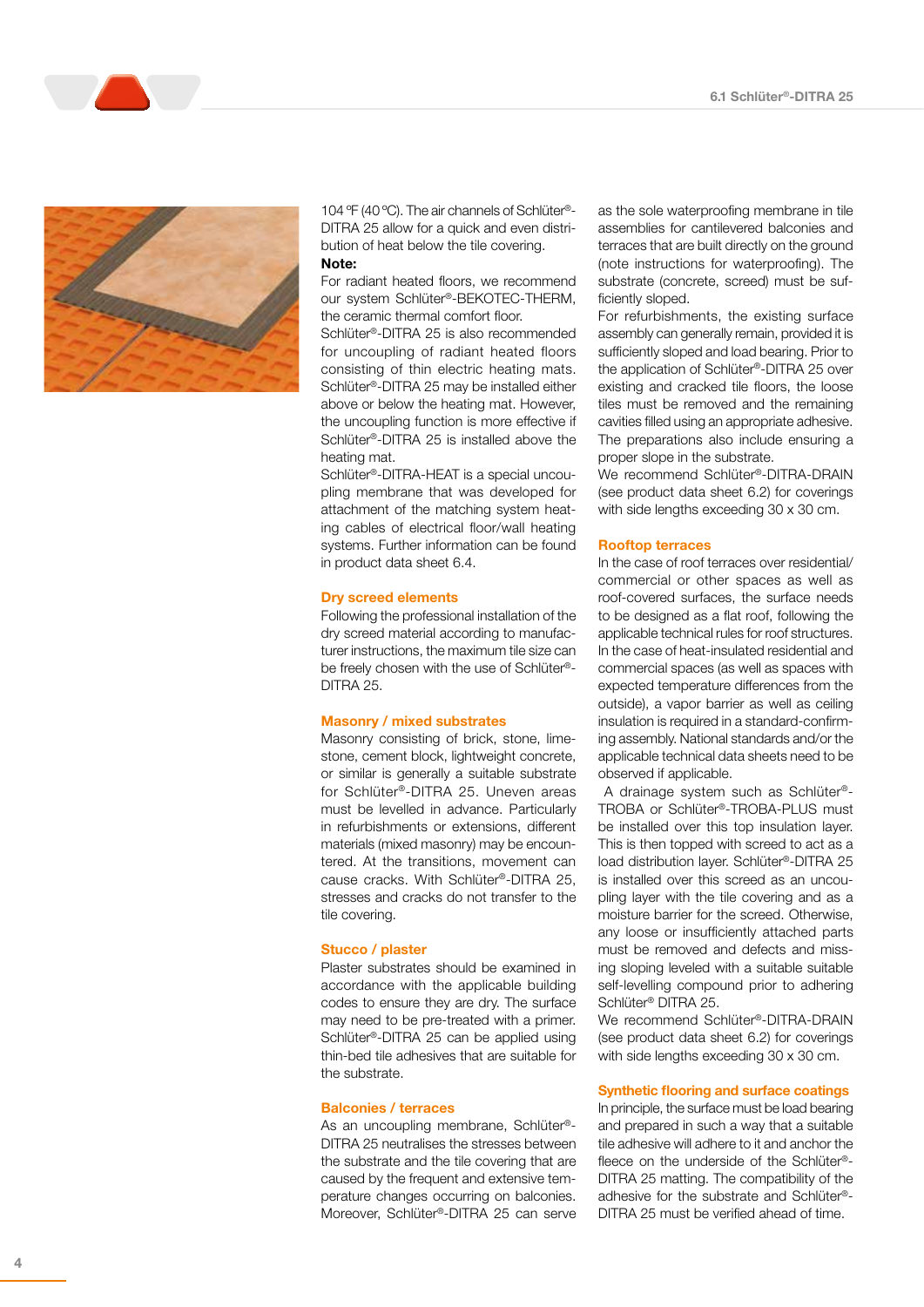#### Plywood and chipboard

These materials are particularly prone to deformation under the influence of mois ture (or significant changes in atmospheric humidity). The plywood and chipboard panels used in construction should therefore be exterior grade. In principle, plywood can be used as backing materials for Schlüter ® - DITRA 25 on both floors and walls in interior applications. The thickness of the panels must be sufficient to ensure stability in con junction with a suitable supporting construc tion. Attach the panels with screws set at the required minimum spacing. The joints must feature tongue and groove connections and should be secured with additional adhesive. Movement joints of at least 10 mm must be left at the transition to other construction parts. Schlüter ®-DITRA 25 neutralises the stress occurring in the tile covering and prevents the penetration of moisture.

#### Structural plank subflooring

Sufficiently load bearing structural plank subflooring in tongue and groove construc tion, with the appropriate screws in place, is suited in principle as a substrate for ceramic tiles. The timber substrate should have reached the equilibrium moisture con tent prior to installing Schlüter ®-DITRA 25. However, an additional layer of plywood panels is recommended. Uneven floors must be levelled using an appropriate level ling compound.

### Bituminous screed (paving grade asphalt)

Schlüter®-DITRA 25 allows for the installation of ceramic coverings on standard weightbearing, unheated mastic asphalt screeds in indoor areas. The surface needs to be sanded or must be suitable to allow for the proper adhesion of the thin-bed tile adhesive for the installation of Schlüter ®-DITRA 25.

### Installation

- 1.The substrate must be free of bond inhib iting components, be load bearing and even. Any unevenness in the substrate must be levelled prior to the application of Schlüter ®-DITRA 25.
- 2.The type of bonding adhesive used to apply Schlüter ®-DITRA 25 depends on the type of substrate. The adhesive must bond to the substrate and mechanically anchor the fleece on the underside of the Schlüter ®-DITRA 25 matting. Verify

the compatibility of all materials prior to installation.

- 3.Apply the bonding adhesive to the sub strate using a 3 x 3 mm or 4 x 4 mm notched trowel.
- 4.Individual courses of Schlüter ®-DITRA 25 are cut to size. Solidly embed the anchor ing fleece on the underside of Schlüter ® - DITRA 25 in the adhesive so that its entire surface is bonded and immediately work it into the adhesive using a float or screed trowel. Among other tools, an orbital sander is well-suited for this purpose. Please observe the open time of the bonding adhesive. When initially position ing Schlüter ®-DITRA 25, it is advisable to align and position the matting while slightly stretching it.

This is best done with an additional helper. Tightly abut the individual membranes. Note:

If Schlüter ®-DITRA 25 is only installed as an uncoupling membrane, side edges and ends of individual courses do not need to be sealed with Schlüter ®-KERDI-KEBA. Please refer to the instructions for water proofing if the membrane is to serve as a waterproofing layer.

- 5.Once installed, the matting must be pro tected against heavy mechanical loads to avoid loosening it from the substrate or other damage. It is advisable to place running boards (especially in the centre of material transports) to protect Schlüter ® - DITRA 25. Other protective measures, such as shielding of direct sunlight or protection from precipitation in exterior applications, may also be required. Care fully remove any moisture that may have gathered in the indentations of the studs before applying the thin-bed tile adhesive.
- 6.Immediately after the Schlüter ® -DITRA 25 matting is installed, the tiles can be set using the thin-bed method and using a bonding tile adhesive that matches the requirements of the covering. It is recom meded to fill the square cavities with the smooth side of the trowel and to establish a regular pattern in the bonding adhesive with the notched side of the trowel in one application. The tiles are fully embedded in the adhesive. Fully embedded installation of tiles in accordance with the applicable professional standards is particularly important for coverings with high traffic loads and in outdoor areas. The notches of the trowel must match the format and thickness of the tiles, so as to achieve solid bedding. Please observe the open

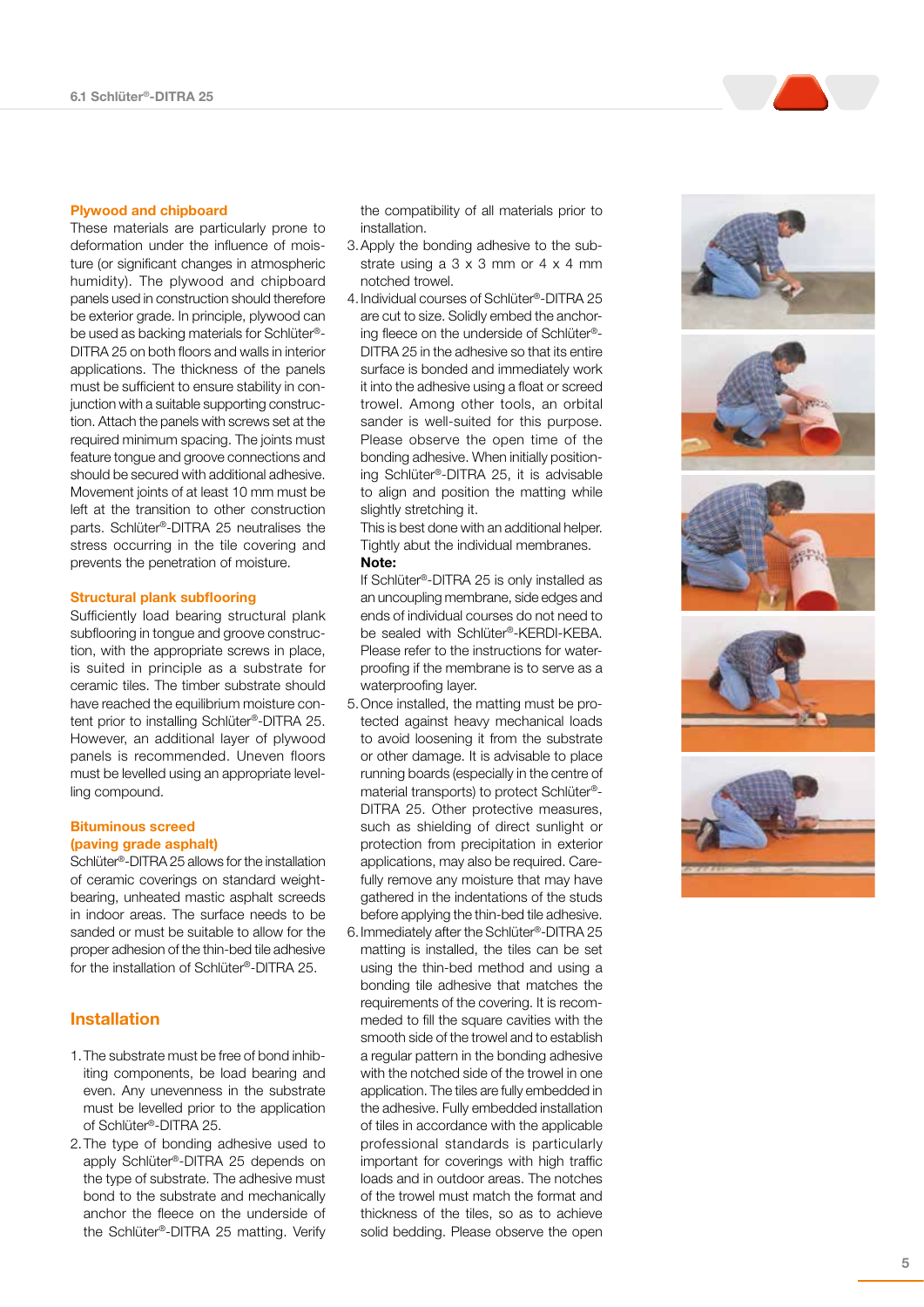time of the adhesive. The adhesive bed over Schlüter®-DITRA 25 should not exceed 10 mm.

7.For movement joints as control joints, expansion joints, or connection joints please follow the instructions given in this product data sheet as well as the applicable industry regulations.

### Waterproofing with Schlüter®- DITRA 25

Provided the mat joints and the connections to built-in elements and upright structural fixtures are carefully sealed, Schlüter®- DITRA 25 can be used to create a certified bonded waterproofing assembly with the tile covering. Schlüter®-DITRA 25 features the national technical approval (abP) required in Germany and bears the Ü mark. Moisture exposure class according to abP: 0 - B0 as well as A and C.

Schlüter®-DITRA 25 has the required European Technical Assessment (ETA) as specified in ETAG 022 (bonded waterproofing assemblies) and bears CE marking. Exclusively use system-approved thin-bed adhesive for areas that require CE conformity or compliance with the general certificate of national technical approval (abP). Please contact us at the address shown in this data sheet for further information about suitable thin-bed adhesive and the corresponding test certificates.

We recommend the use of our waterproofing membrane Schlüter®-KERDI (see product data sheet 8.1 Schlüter®-KERDI) for applications of Utilisation Class B, "pools." Schlüter®-DITRA 25 therefore protects the substrate from damages due to the penetration of moisture and aggressive substances. The abutting joints are covered with the sealing adhesive Schlüter®-KERDI-COLL-L and Schlüter®-KERDI-KEBA (minimum width: 12.5 cm) is solidly embedded over the joint. For floor to wall transitions, adhere the Schlüter®-KERDI-KEBA in the appropriate width. The sealing band should overlap at least 5 cm.

Schlüter®-KERDI-KEBA is also suited for sealing joints with existing fixtures such as door frames, window frames and balcony edge profiles of metal, wood or plastic. Start by applying Schlüter®-KERDI-FIX to the part of the fixture that is to be adhered. The remaining width is fully embedded on Schlüter®-DITRA 25, using the adhesive Schlüter®-KERDI-COLL-L.

The suitability of Schlüter®-KERDI-FIX for the material of the corresponding fixtures must be verified beforehand.

Cut Schlüter®-DITRA 25 above structural and seismic expansion joints, then cover the joint with Schlüter®-KERDI-FLEX.

Schlüter®-KERDI-FLEX can also be used for flexible finishing edges. Alternatively, Schlüter®-KERDI-KEBA may be used, provided a loose fold is left above the joint.

#### Note regarding floor drains:

Schlüter®-KERDI-DRAIN and Schlüter®- KERDI-LINE are components that were specifically developed for connection to bonded waterproofing assemblies. Schlüter®-DITRA 25 can be quickly and reliably abutted in these cases with the use of Schlüter®-KERDI collars.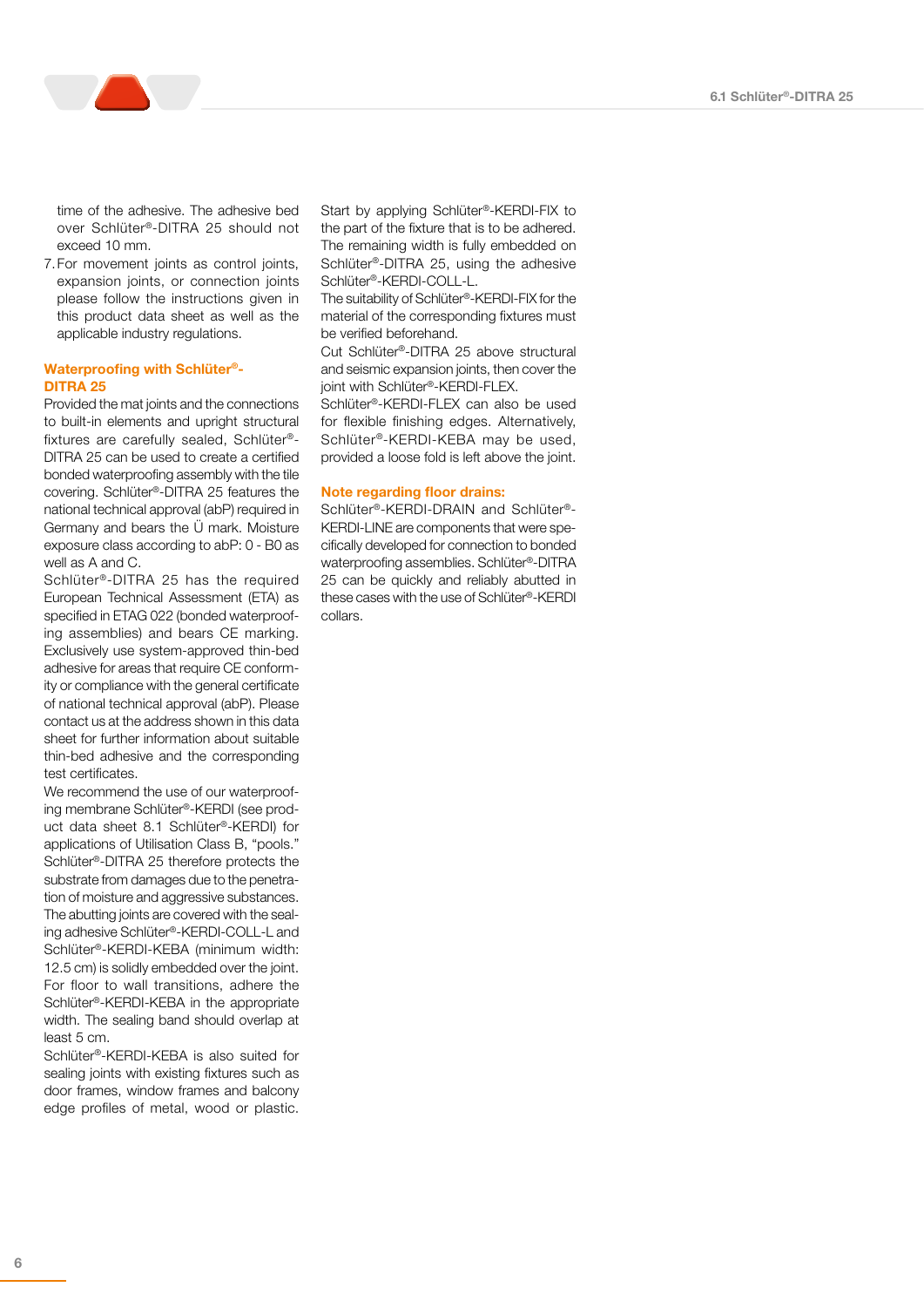### Product Overview

### Schlüter®-DITRA 25

| Length $=$ m  |  |  |
|---------------|--|--|
| Width $= 1$ m |  |  |

Schlüter®-KERDI-KEBA (Band) Thickness =  $0.1$  mm Length =  $m$  5 30 Width =  $8.5 \text{ cm}$  • • Width =  $12.5 \text{ cm}$  • • Width =  $15$  cm • • Width =  $18.5$  cm  $\bullet$   $\bullet$  $(A)$ 

#### Schlüter®-KERDI-FLEX

Width =  $25$  cm • •

| $\circledR$ | Thickness = $0.3$ mm |
|-------------|----------------------|
|             |                      |

| Length $=$ m      |  |  |
|-------------------|--|--|
| Width = $12.5$ cm |  |  |
| Width = $25$ cm   |  |  |

#### Schlüter®-KERDI-KM (Pipe collar) Thickness = 0.1 mm  $\odot$

| Dim. $\varnothing$ 15 cm / Hole $\varnothing$ 22 mm |                  |
|-----------------------------------------------------|------------------|
| KM 5117 / 22                                        | $Set = 5$ pieces |

### Schlüter®-KERDI-KERECK

 $\circledcirc$ 

Thickness = 0.1 mm

| Internal Corner 2 Pc. 5 Pc. 10 Pc. |  |  |
|------------------------------------|--|--|
| Prefabricated                      |  |  |
| Pre cut section                    |  |  |
|                                    |  |  |
| External Corner 2 Pc. 5 Pc. 10 Pc. |  |  |
| Prefabricated                      |  |  |

### Schlüter®-KERDI-COLL-L E

| Sealant adhesive           | 4.25 kg |  |
|----------------------------|---------|--|
|                            | 1.85 kg |  |
| see product data sheet 8.4 |         |  |

Schlüter®-KERDI-FIX (Installation adhesive)  $G =$  grey,  $BW =$  brilliant white  $\circledF$ 

| Colour                     | G | <b>BW</b> |
|----------------------------|---|-----------|
| Cartridge 290 ml           |   |           |
| Squeezable tube 100 ml     |   |           |
| see product data sheet 8.3 |   |           |

### Schlüter®-KERDI-DRAIN (Floor drains)  $\circledS$

### see product data sheet 8.2

### $\oplus$  **Schlüter®-KERDI-LINE** (linear drainage)

#### see product data sheet 8.7